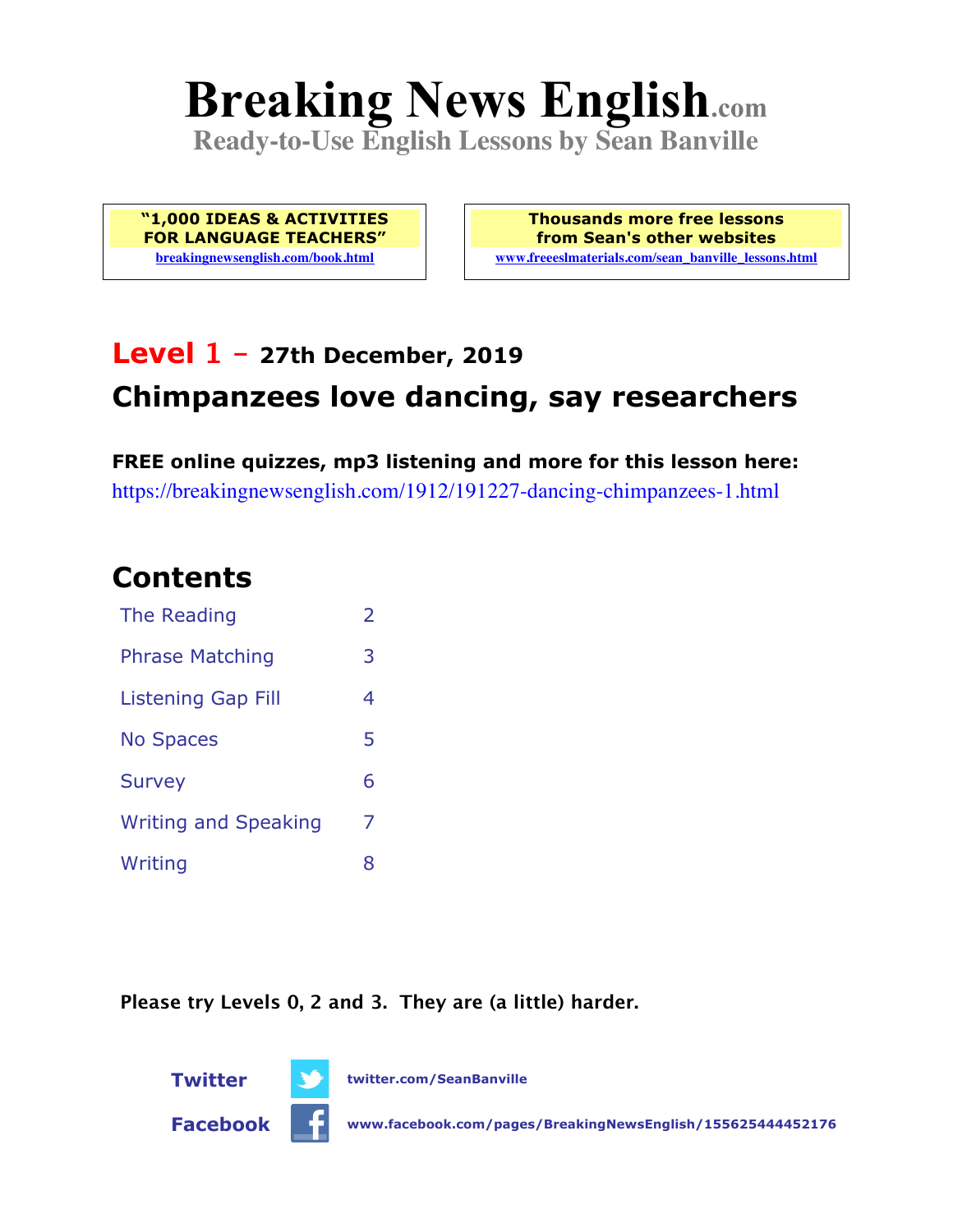## **THE READING**

From https://breakingnewsenglish.com/1912/191227-dancing-chimpanzees-1.html

A study shows that chimpanzees love to dance. They also like clapping, nodding their head, and tapping their feet to music. Researchers say their study could explain how humans started to like music. They did tests on seven chimps and played them piano music for six days. The researchers said the chimps had a sense of rhythm and the music changed their mood. The male chimpanzees seemed to move to the songs more than the females.

Chimpanzees passed on a liking for dance to early humans around six million years ago. The researchers said the love of dancing was in the earliest humans. A researcher said: "Chimpanzees dance...in the same way as humans." She added: "Listening to music causes rhythmic movement, suggesting a close connection between the [hearing and movement] areas in the brain." She believes the research could explain why we love dancing so much.

Sources: https://news.**sky.com**/story/dancing-chimps-like-to-clap-along-and-tap-their-toes-to-music-11894515 https://www.**sciencemag.org**/news/2019/12/dancing-chimpanzees-may-reveal-how-humansstarted-boogie https://www**.independent.co.uk**/news/world/asia/dancing-chimps-chimpanzees-move-to-musicrhythm-kyoto-university-a9258986.html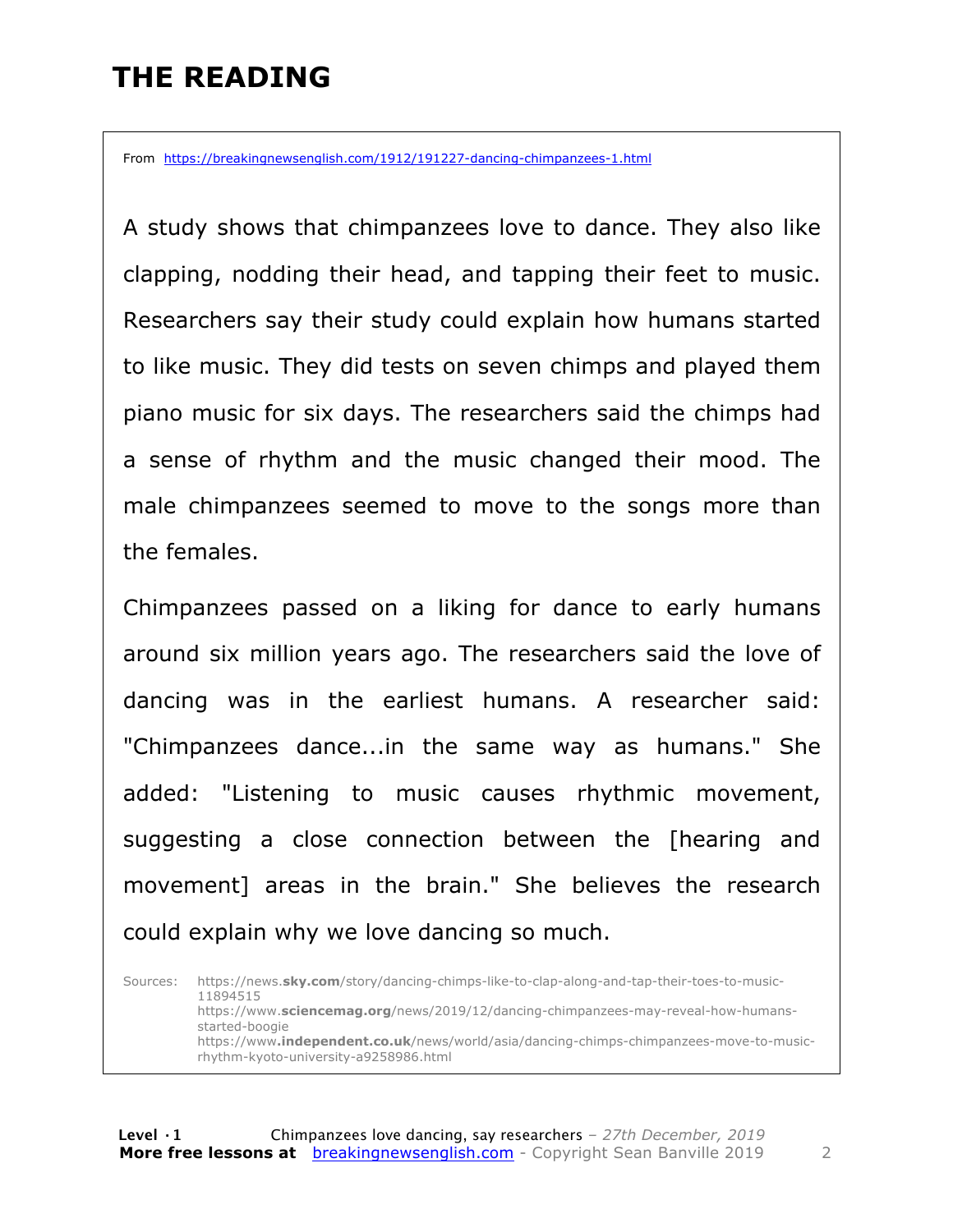# **PHRASE MATCHING**

From https://breakingnewsenglish.com/1912/191227-dancing-chimpanzees-1.html

#### **PARAGRAPH ONE:**

| 1. nodding their              |    | a. of rhythm       |
|-------------------------------|----|--------------------|
| 2. tapping their              |    | b. to like music   |
| 3. explain how humans started | c. | more               |
| 4. They did tests             |    | d. feet to music   |
| 5. piano                      | e. | mood               |
| 6. the chimps had a sense     |    | f. on seven chimps |
| 7. the music changed their    | q. | head               |
| 8. move to the songs          | h. | music              |

#### **PARAGRAPH TWO:**

| 1. around six                |         | a. the research      |
|------------------------------|---------|----------------------|
| 2. in the earliest           | $b_{1}$ | humans               |
| 3. in the same way as        |         | c. so much           |
| 4. Listening to music causes |         | d. connection        |
| 5. a close                   |         | e. humans            |
| 6. areas in the              | f.      | million years ago    |
| 7. She believes              |         | g. rhythmic movement |
| 8. why we love dancing       | h.      | brain                |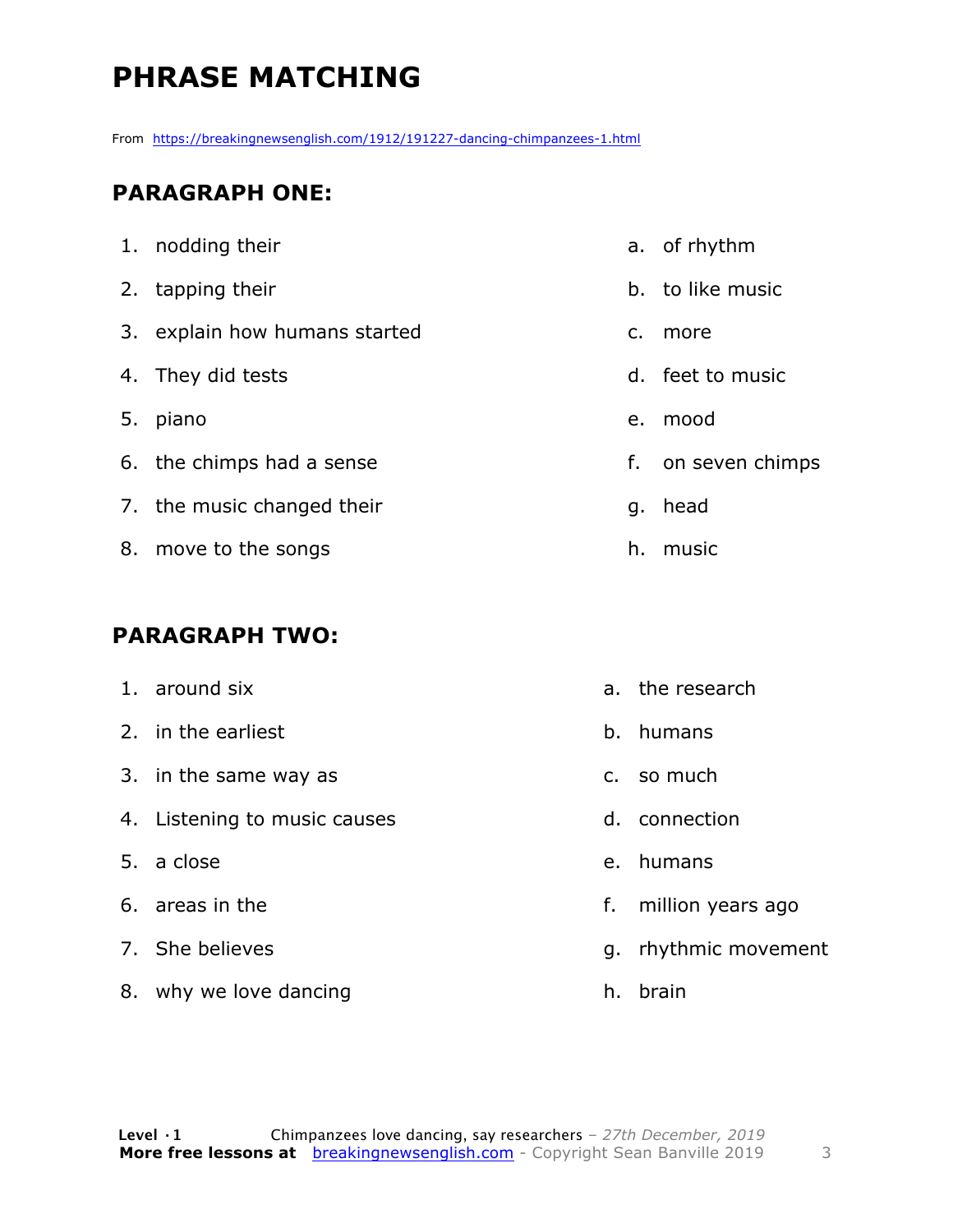#### **LISTEN AND FILL IN THE GAPS**

From https://breakingnewsenglish.com/1912/191227-dancing-chimpanzees-1.html

A study shows that chimpanzees (1) \_\_\_\_\_\_\_\_\_\_\_\_\_\_\_\_\_\_\_\_\_\_\_\_\_. They also like clapping, (2) and tapping their feet to music. Researchers say their (3) \_\_\_\_\_\_\_\_\_\_\_\_\_\_\_\_\_\_\_ how humans started to like music. They did tests on seven chimps and (4) \_\_\_\_\_\_\_\_\_\_\_\_\_\_\_\_\_\_\_ music for six days. The researchers said the chimps had a (5) \_\_\_\_\_\_\_\_\_\_\_\_\_\_\_\_\_\_\_\_\_\_\_\_\_\_ and the music changed their mood. The male chimpanzees seemed to move to (6) \_\_\_\_\_\_\_\_\_\_\_\_\_\_\_\_\_\_\_ than the females. Chimpanzees passed on a liking for dance (7) **Example 2 around six million years ago. The** researchers said the (8) \_\_\_\_\_\_\_\_\_\_\_\_\_\_\_\_\_\_\_\_\_\_\_\_ was in the earliest humans. A researcher said: "Chimpanzees dance...in the same (9) \_\_\_\_\_\_\_\_\_\_\_\_\_\_\_\_\_\_\_\_\_\_\_\_\_\_\_\_." She added: "Listening to music causes rhythmic movement, suggesting (10) \_\_\_\_\_\_\_\_\_\_\_\_\_\_\_\_\_ between the  $(11)$   $\qquad \qquad$  areas in the brain." She believes the research could (12) \_\_\_\_\_\_\_\_\_\_\_\_\_\_\_\_\_\_\_\_\_\_\_\_\_\_ love dancing so much.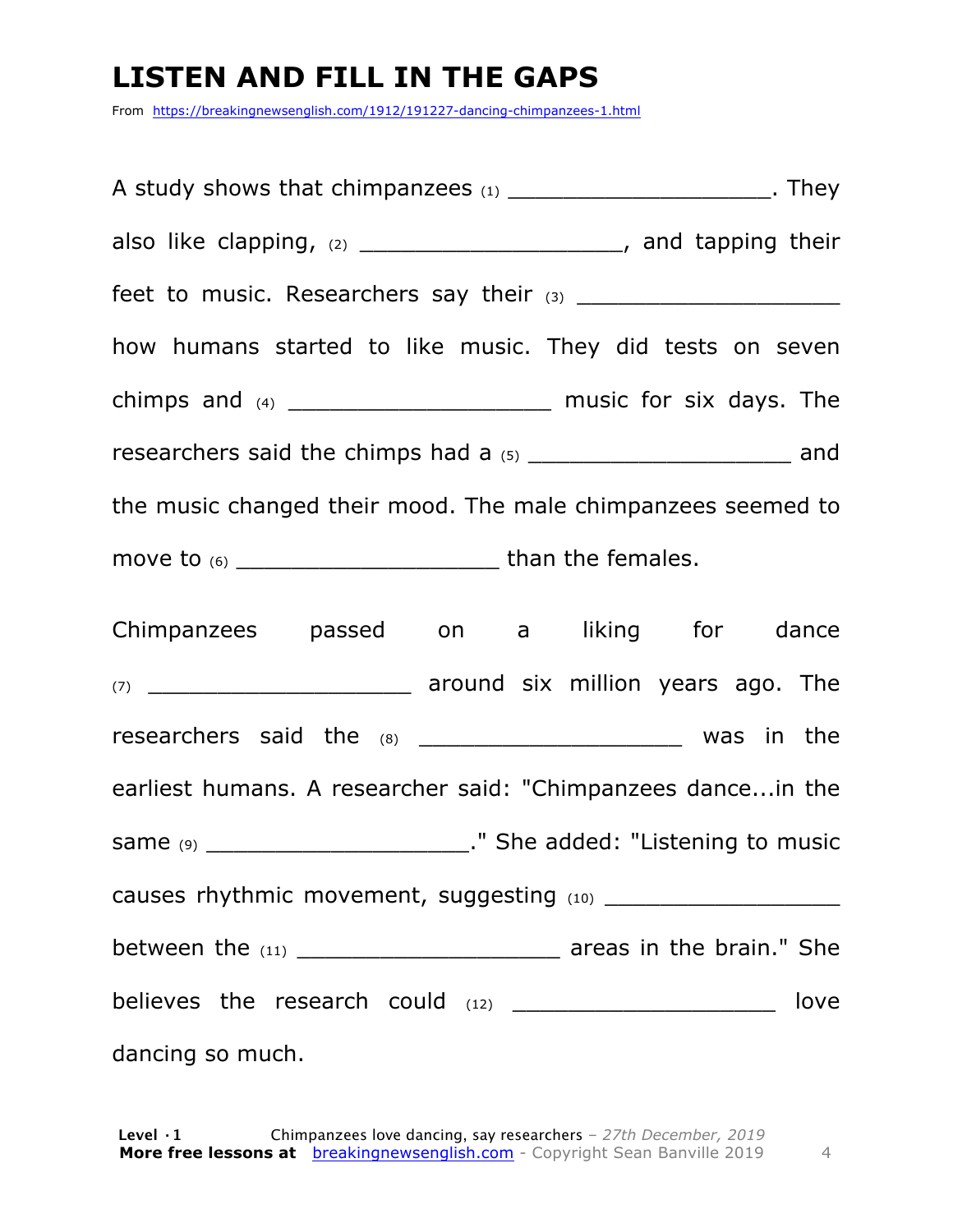# **PUT A SLASH ( / )WHERE THE SPACES ARE**

From https://breakingnewsenglish.com/1912/191227-dancing-chimpanzees-1.html

Astudyshowsthatchimpanzeeslovetodance.Theyalsolikeclapping,no ddingtheirhead,andtappingtheirfeettomusic.Researcherssaytheirst udycouldexplainhowhumansstartedtolikemusic.Theydidtestsonsev enchimpsandplayedthempianomusicforsixdays.Theresearcherssaid thechimpshadasenseofrhythmandthemusicchangedtheirmood.The malechimpanzeesseemedtomovetothesongsmorethanthefemales. Chimpanzeespassedonalikingfordancetoearlyhumansaroundsixmill ionyearsago.Theresearcherssaidtheloveofdancingwasintheearliest humans.Aresearchersaid:"Chimpanzeesdance...inthesamewayash umans."Sheadded:"Listeningtomusiccausesrhythmicmovement,su ggestingacloseconnectionbetweenthe[hearingandmovement]areas inthebrain."Shebelievestheresearchcouldexplainwhywelovedancin gsomuch.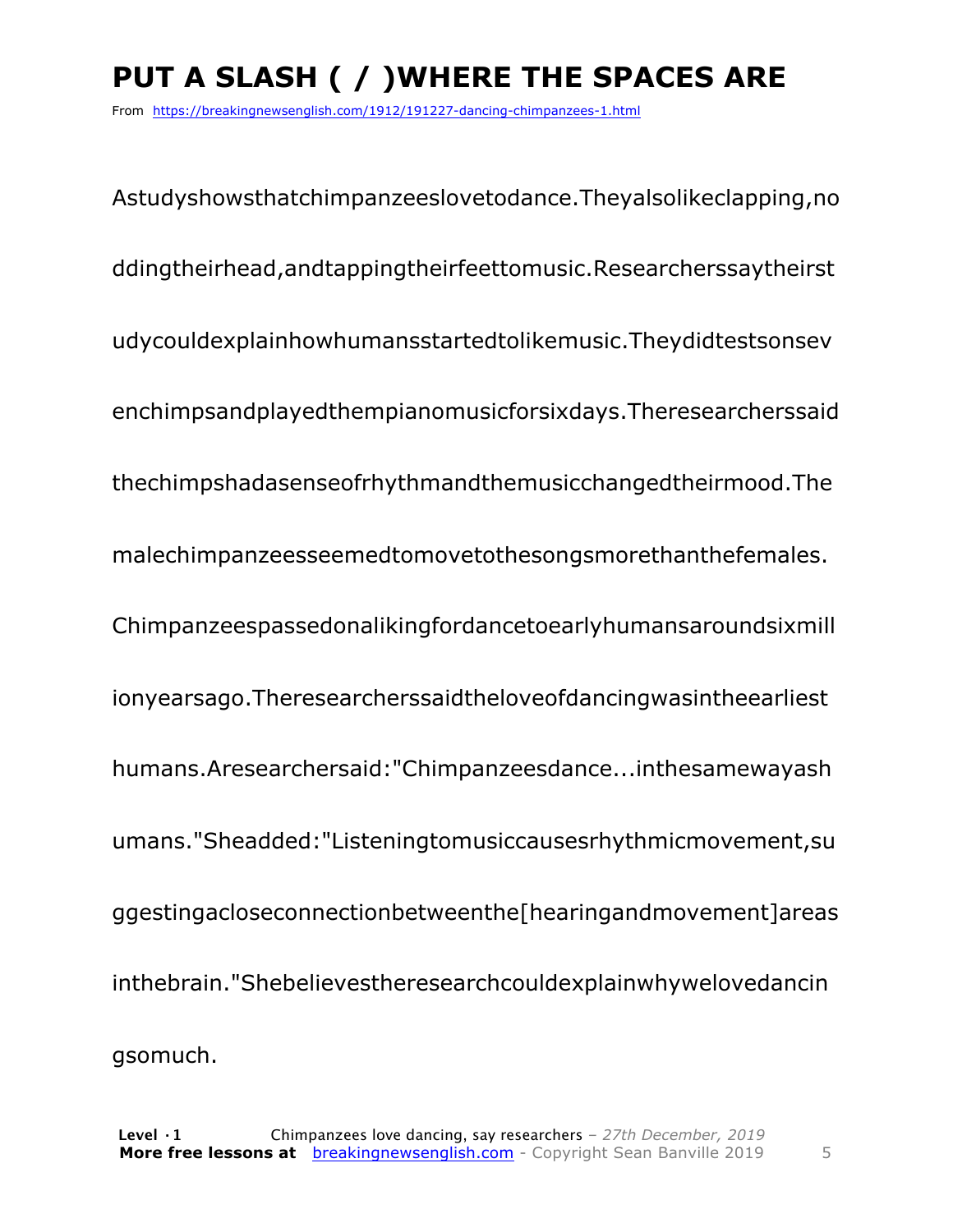## **DANCING SURVEY**

From https://breakingnewsenglish.com/1912/191227-dancing-chimpanzees-4.html

Write five GOOD questions about dancing in the table. Do this in pairs. Each student must write the questions on his / her own paper.

When you have finished, interview other students. Write down their answers.

|      | STUDENT 1 | STUDENT 2 | STUDENT 3 |
|------|-----------|-----------|-----------|
| Q.1. |           |           |           |
| Q.2. |           |           |           |
| Q.3. |           |           |           |
| Q.4. |           |           |           |
| Q.5. |           |           |           |

- Now return to your original partner and share and talk about what you found out. Change partners often.
- Make mini-presentations to other groups on your findings.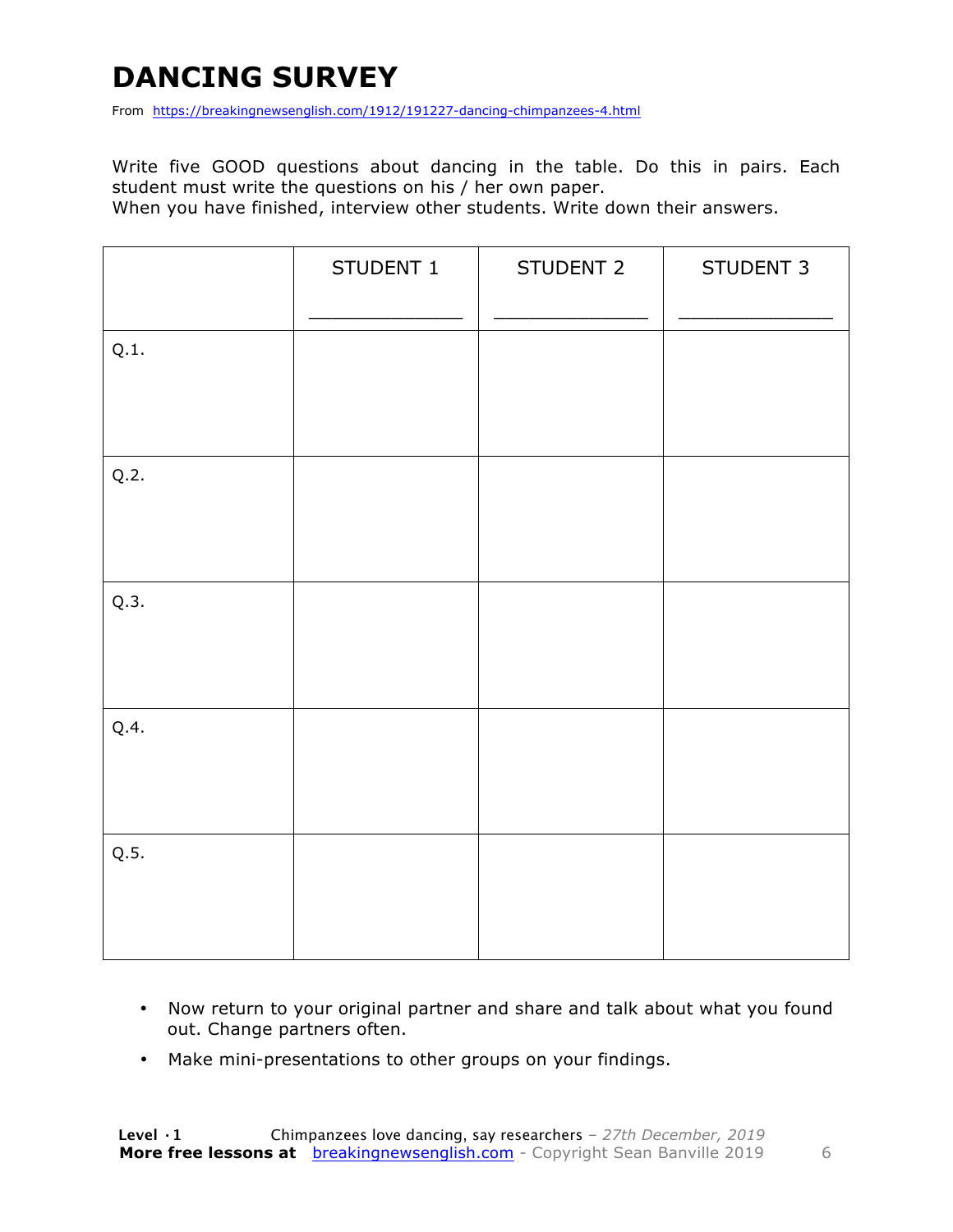#### **WRITE QUESTIONS & ASK YOUR PARTNER(S)**

Student A: Do not show these to your speaking partner(s).

| a) |  |  |
|----|--|--|
| b) |  |  |
| c) |  |  |
| d) |  |  |
| e) |  |  |
|    |  |  |
| f) |  |  |

*Chimpanzees love dancing, say researchers – 27th December, 2019* More free lessons at breakingnewsenglish.com

#### **WRITE QUESTIONS & ASK YOUR PARTNER(S)**

-----------------------------------------------------------------------------

Student B: Do not show these to your speaking partner(s).

| a) |  |  |
|----|--|--|
| b) |  |  |
| c) |  |  |
| d) |  |  |
| e) |  |  |
| f) |  |  |
|    |  |  |